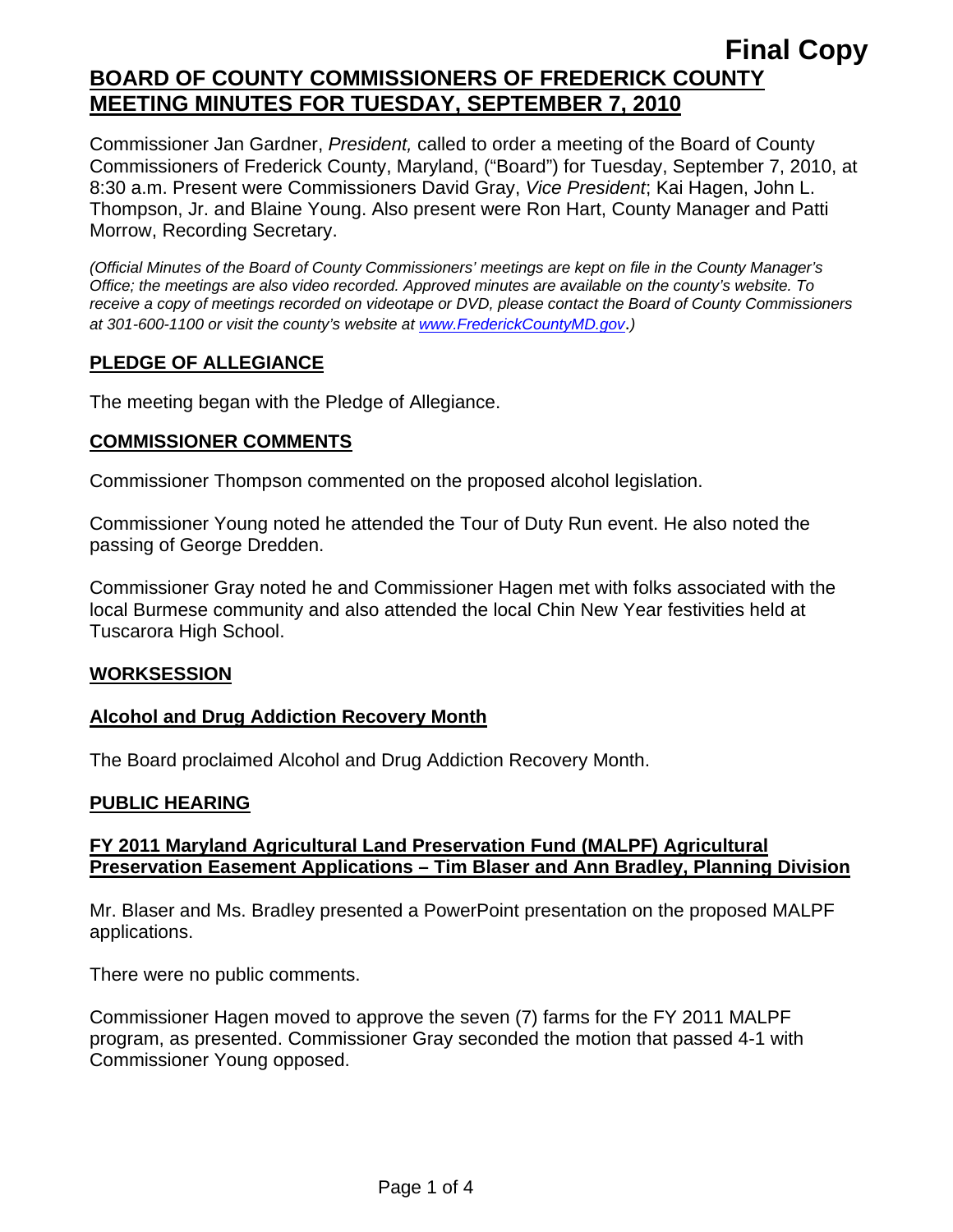## **WORKSESSION**

# **Appointments to Boards/Commissions and Committees – Joyce Grossnickle, Office of the County Manager**

### Agriculture Business Council

There were no public comments.

Commissioner Hagen moved to appoint Christine Demas to serve as an at-large representative to fill an unexpired term to expire June 30, 2013, and Scott Hipkins to serve as the business representative to fill an unexpired term to expire June 30, 2011. Commissioner Young seconded the motion that passed 5-0.

### Frederick County Public Schools Representation on Frederick County Boards and **Commissions**

There were no public comments.

Commissioner Hagen moved to approve the following representatives:

- Kathleen Hartsock as an ex officio and nonvoting member of the Human Relations Commission;
- Janet Shipman as an ex officio and nonvoting member of the Mental Health Advisory Committee; and
- Ann Hammond as an ex officio and nonvoting member of the Mental Health Management Agency of Frederick County, Inc. Board of Directors.

Commissioner Gray seconded the motion that passed 5-0.

### **Proposed Policy on Restricted Use of Mobile Communication Devices While Driving – Mike Beard, Finance Division**

Mr. Beard noted after further discussions with several division directors, he modified the original proposed policy to more specifically exempt certain emergency situations.

There were no public comments.

Commissioner Gray moved to approve the adoption of the Use of Mobile Communication Devises While Driving Policy No. 10-02, as presented. Commissioner Hagen seconded the motion that passed 5-0.

(Commissioner Young left the meeting at 9:40 a.m.)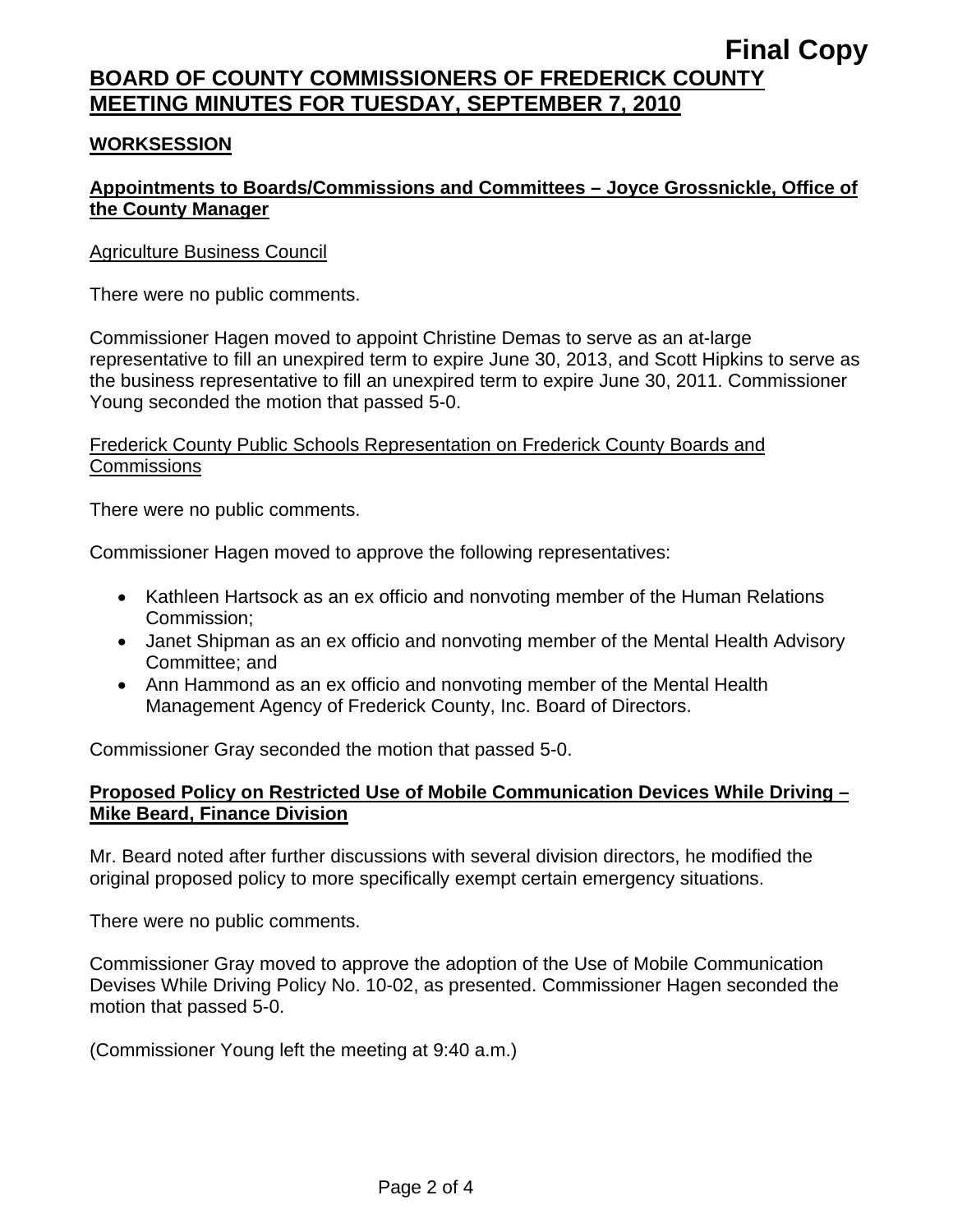### **Priority Funding Area (PFA) Revisions – Jim Gugel, Planning Division**

Mr. Gugel presented revisions to the PFA mapping that would address the changes in the zoning, community growth area boundaries, water/sewer classifications, and update the original PFA mapping that was certified by the county in 1998.

There were no public comments.

Commissioner Hagen moved to approve and certify the recommended draft PFA map. Commissioner Gray seconded the motion that passed 4-0 with Commissioner Young absent.

#### **ADMINISTRATIVE BUSINESS**

### **2011 Legislative Considerations – John Mathias, Office of the County Attorney and Ragen Cherney, Office of the County Manager**

By unanimous consent the Board voted to add the increase in liquor license application fees and the implementation of a processing fee to the list of legislative considerations.

### **Board of Education Current Expense Fund Amendment #6-10 – Mike Gastley, Finance Division**

Diane Penn, Frederick County Public Schools, commented on Current Expense Fund Amendment #6-10.

Commissioner Gray moved to approve the amendment #6-10. Commissioner Hagen seconded the motion that passed 4-0 with Commissioner Young absent.

### **FY 2012 Capital Improvements Program (CIP) Calendar, Policies and Direction – Kelly Weaver, Finance Division**

Ms. Weaver reviewed the proposed CIP calendar with the Board.

Dave Ennis, Public Works Division, commented on the construction costs for the upcoming year.

Commissioner Gray moved to approve the FY 2012–2017 CIP calendar, policies and direction as amended and ratify the proposed construction cost adjustment factors. Commissioner Hagen seconded the motion that passed 4-0 with Commissioner Young absent.

## **Preliminary Discussion of the FY 2012 Operating Budget Calendar – Mike Gastley, Finance Division**

Ms. Weaver reviewed the proposed FY 2012 operating budget calendar with the Board.